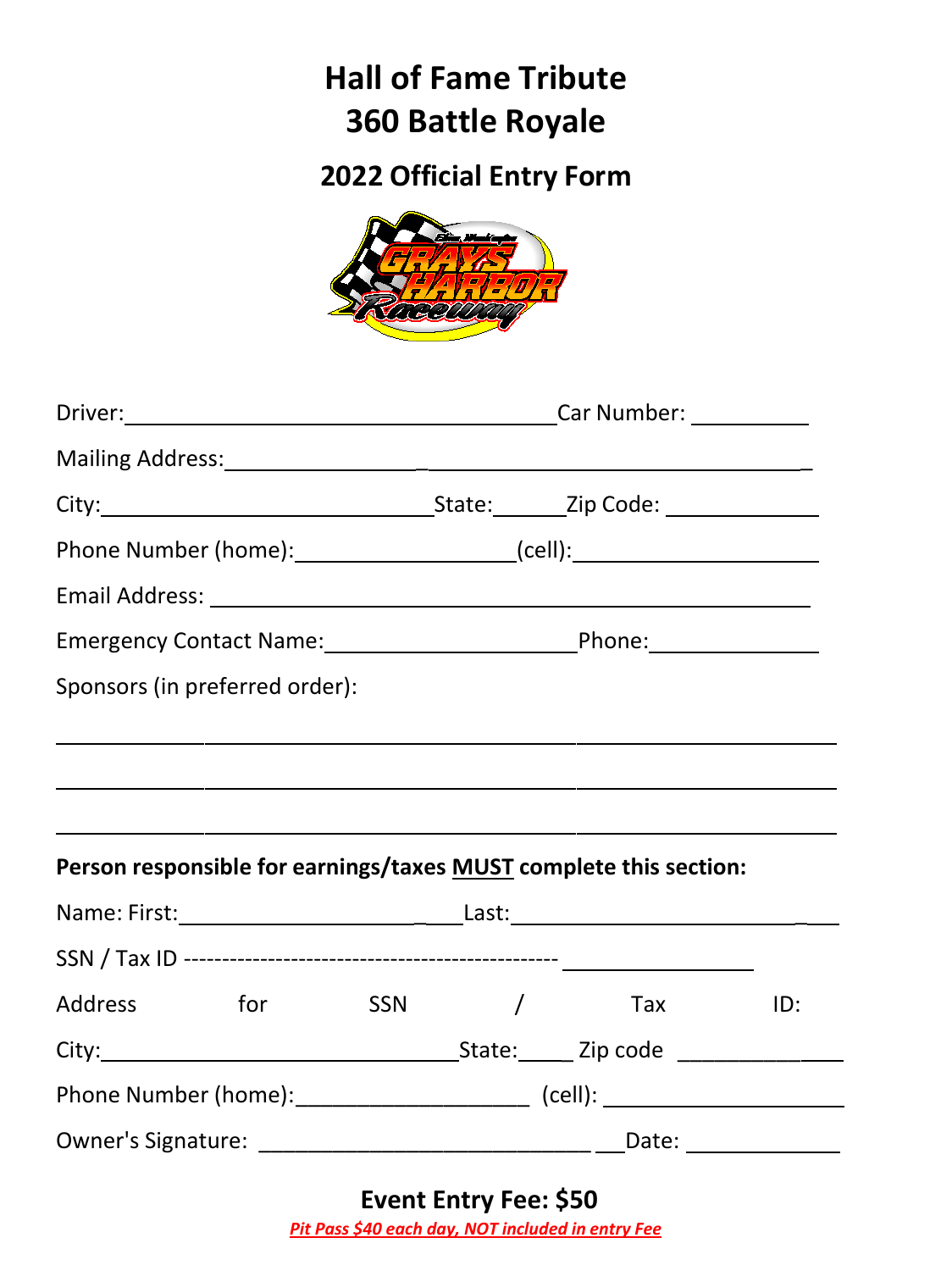

#### **2022 BATTLE ROYALE**

### **SUNDAY NIGHT June 19th SATURDAY NIGHT June 18th**

|     | <b>A MAIN</b> | <b>B MAIN</b> | <b>C</b> MAIN | <b>D&amp;E MAIN</b><br>A Main |     | <b>B MAIN</b> |            |
|-----|---------------|---------------|---------------|-------------------------------|-----|---------------|------------|
| 1.  | \$5,000       |               |               | Non                           | 1.  | \$3000        |            |
| 2.  | 2,500         |               |               | Transfer                      | 2.  | 1500          |            |
| 3.  | 1,750         |               |               | \$50                          | 3.  | 1100          |            |
| 4.  | 1,200         |               |               |                               | 4.  | 1000          |            |
| 5.  | 1000          |               | 100           |                               | 5.  | 800           |            |
| 6.  | 900           |               | 100           |                               | 6.  | 700           |            |
| 7.  | 800           | 100           | 100           |                               | 7.  | 600           | 100        |
| 8.  | 700           | 100           | 100           |                               | 8.  | 500           | 100        |
| 9.  | 600           | 100           | 100           |                               | 9.  | 480           | 100        |
| 10. | 500           | 100           | 100           |                               | 10. | 460           | 100        |
| 11. | 500           | 100           | 100           |                               | 11. | 440           | 100        |
| 12. | 500           | 100           | 100           |                               | 12. | 420           | 100        |
| 13. | 450           | 100           | 100           |                               | 13. | 400           | 100        |
| 14. | 400           | 100           | 100           |                               | 14. | 400           | 100        |
| 15. | 400           | 100           | 100           |                               | 15. | 400           | 100        |
| 16. | 400           | 100           | 100           |                               | 16. | 400           | 100        |
| 17. | 400           | 100           | 100           |                               | 17. | 400           | 100        |
| 18. | 400           | <u>100</u>    | <u>100</u>    |                               | 18. | 400           | <u>100</u> |
| 19. | 400           | \$1,200       | \$1,400       |                               | 19. | 400           | \$1,200    |
| 20. | 400           |               |               |                               | 20. | 400           |            |
| 21. | 400           |               |               |                               | 21. | 400           |            |
| 22. | 400           |               |               |                               | 22. | 400           |            |

**\$20,000**

**\$15,000**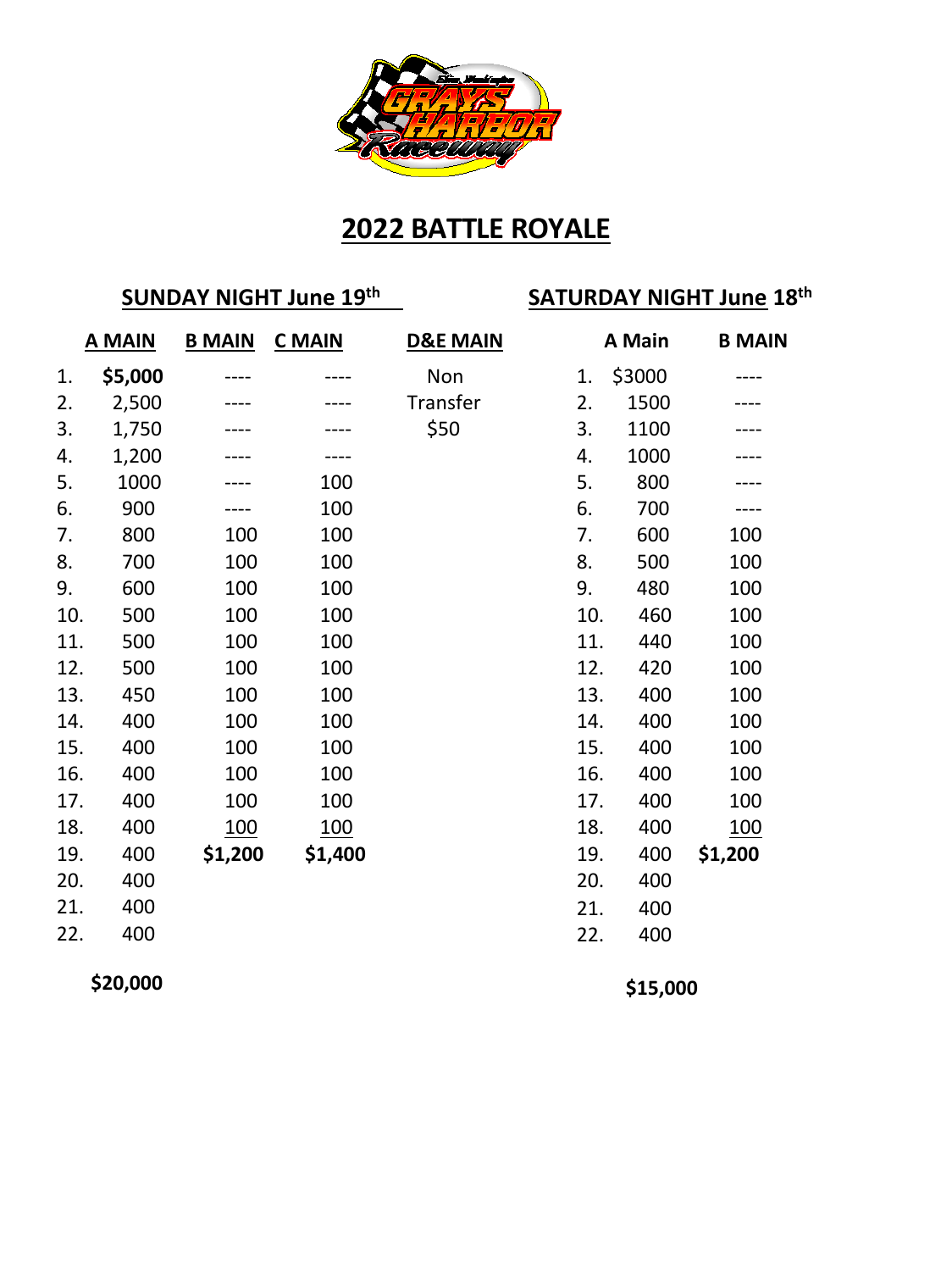#### **RACE FORMAT**

Draw for heat start position 27 or less cars 3 heats 28 – 36 cars 4 heats 37 - 45 cars 5 heats 46 - 59 cars 6 heats 60 + cars 7 heats Hot Laps. Cars hot lap with their heat race group.All cars run 2 heats, 8 laps. First set of heats straight up by pill draw. Second set of heats fully inverted by original heat line up. (Not by heat finish). Finishing and passing points will be awarded for each position (see heat points chart).Top 16 in points go to 'A' Main. 17 + in points go to 'B' Main(s). Additional Mains *MAY* be added if needed\*

E Main (if needed\*) 12 laps 4 transfer to D main.

D Main (if needed\*) 18 cars,15 laps, 4 transfer to C Main.

C Main (if needed\*) 18 cars, 15 laps, 4 transfer to B main.

Top 8 in A Main points run a dash starting position on Saturday for A Main. Redraw for starting lineup. Top 4 in A Main points for Sunday and the 4 locked from Saturday run dash for starting position for A main. Redraw for starting dash position.

B Main(s) Saturday, up to18 cars, 15 laps 6 total transfer to A Main from B(s).

B Main(s) Sunday, up to18 cars, 15 laps 2 total transfer to A Main from B(s).

A Main 22 cars 40 laps.

Top 4 finishers in the A feature on Saturday are locked into the A Feature on Sunday night.

Top 4 finishers on Saturday A feature are in the dash for the Sunday's A feature lineup. Must run the dash to start in the front 4 rows.

Saturday and Sunday are separate points totals to make the features.